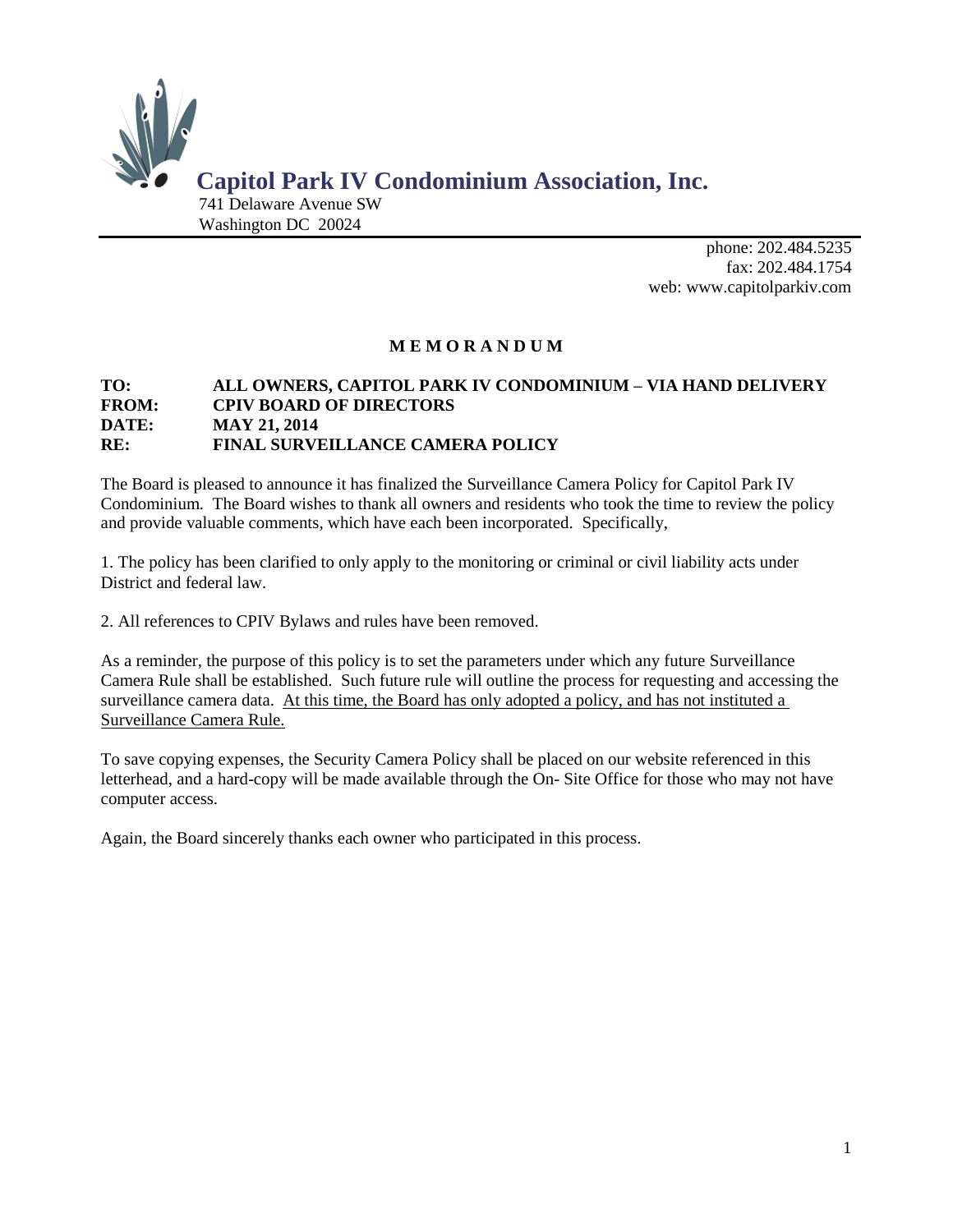#### SURVEILLANCE CAMERA POLICY RESOLUTION

WHEREAS, Capitol Park IV Condominium Association, Inc., (the "Condominium") is a duly created Condominium Association by virtue of the recordation of its Declaration of Condominium in the Official Records of the Recorder of Deeds for Washington, DC, at Document #197320262, in accordance with the Horizontal Property Act of the District of Columbia, which has been superseded by the District of Columbia Condominium Act of 1976, as amended; and,

WHEREAS, the Condominium has validly adopted its Amended and Restated Bylaws, and validly recorded those same Amended and Restated Bylaws in the Official Records of the Recorder of Deeds for Washington, DC, at Document #2006156574 (hereinafter the "Bylaws"); and,

WHEREAS, Article II, Section B of the Bylaws provides that the Board of Directors shall have the powers and duties necessary for the administration of the affairs of the Condominium and may do all such acts and things as are not prohibited by the Condominium Act, the Declaration, or the Bylaws; and,

WHEREAS, Article II, Section B of the Bylaws further provides that the Board of Directors shall have the power to adopt any Rules or Regulations deemed necessary or desirable at the time, provided such Rules and Regulations shall not be in conflict with the Condominium Act, the Declaration, or the Bylaws; and,

WHEREAS, Article IX, Section D(1)(j) of the Bylaws provides that Unit Owners shall abide by all valid laws, ordinances, zoning regulations, governmental regulations, and Rules and Regulations adopted by the Board of Directors; and,

WHEREAS, Article II, Section C(9) of the Bylaws provides that the Board of Directors shall have the power to enforce by legal means the provisions of the Declaration, the Bylaws, and the Rules and Regulations adopted by the Board of Directors; and,

WHEREAS, Article II, Section C(23) of the Bylaws provides that the Board of Directors shall have the power to do such other things and acts not inconsistent with the Condominium Act, the Declaration, and the Bylaws; and,

WHEREAS, Article XII, Section A(1) of the Bylaws provides that the failure to comply with any of the terms of the Declaration, Bylaws, or Rules and Regulations shall be grounds for legal action to include damages, injunction, fines, sanctions, foreclosure, and any other relief provided for within the Bylaws; and,

WHEREAS, the Capitol Park IV Board of Directors seek to establish a policy to outline the parameters for future surveillance camera use throughout CPIV property;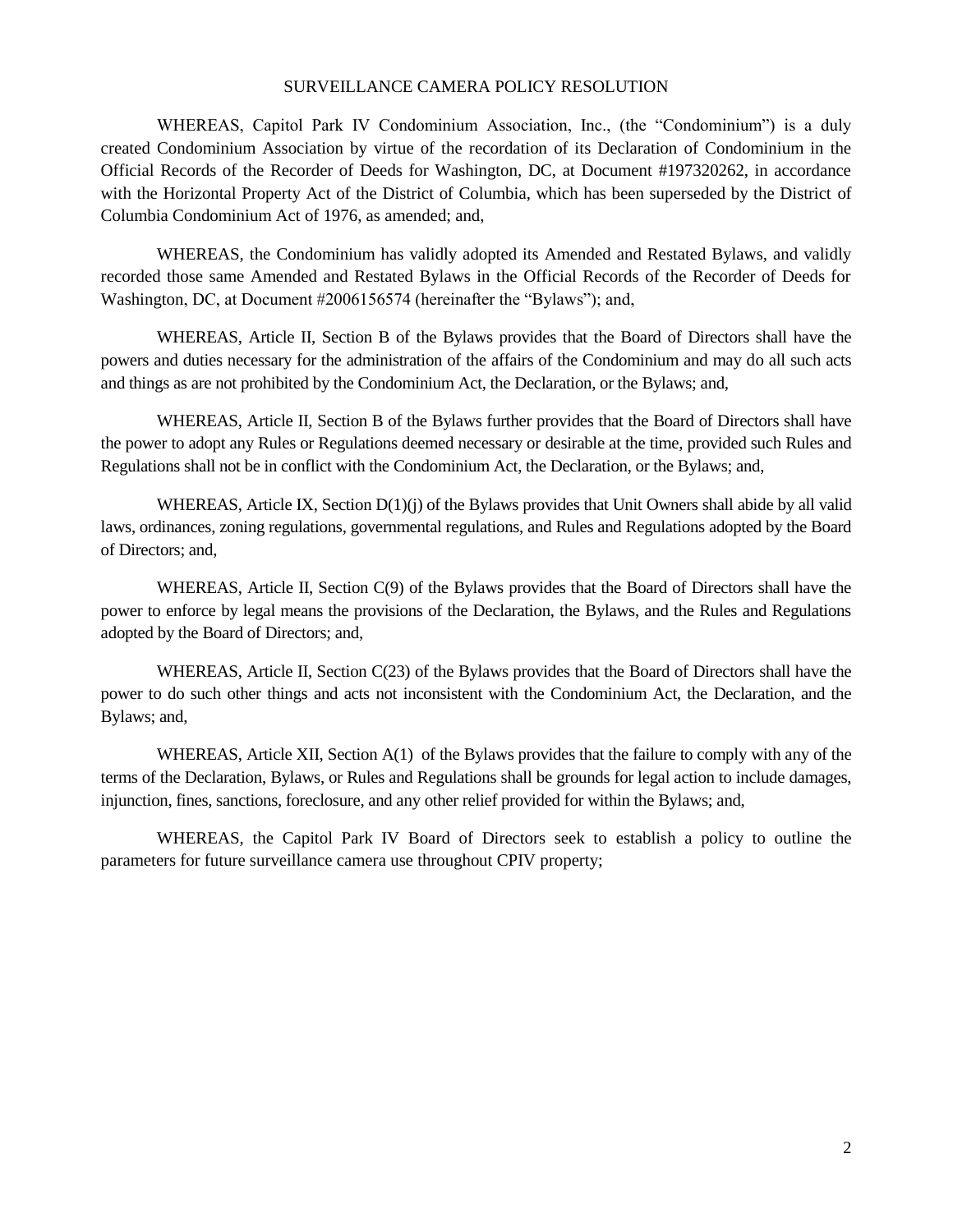NOW THEREFORE BE IT RESOLVED, that the Capitol Park IV Association Board of Directors, on behalf of Capitol Park IV Condominium Association, hereby adopts the following **CPIV SURVEILLANCE CAMERA POLICY**:

Section I. Definition

The term "surveillance camera" shall refer to any and all surveillance equipment used to monitor an area within Capitol Park IV Condominium Association property ("CPIV"). It shall also refer to the data obtained through the use of such monitoring equipment.

# Section II. Purpose

- 1. The purpose of this policy is to establish the governing parameters for the creation and adoption of a Surveillance Camera rule by the CPIV Board of Directors, and shall apply to the Board-directed installation of Surveillance Cameras throughout CPIV private property. This policy does not apply to individual owners or their legal tenant(s) who have installed surveillance camera and other personal surveillance systems for the exclusive protection of their individual unit.
- 2. The purpose and function of the surveillance camera is to monitor the occurrence of criminal and civil liability acts exclusively within CPIV.
- 3. The primary uses of the surveillance camera will be: (1) to record images for future identification; (2) to report to the CPIV Board any acts that violate the laws of the District of Columbia; and (3) to report to the DC Metropolitan Police and other appropriate legal authorities those activities that violate DC or federal law (hereinafter referred to as an "incident").

## Section III. Policy Statement

- 1. Surveillance camera use shall not violate any individual's reasonable expectation of privacy as defined by the District of Columbia and Federal law.
- 2. Surveillance camera equipment and data will be used in a professional, ethical, and legal manner consistent with this policy and all current and applicable District of Columbia and Federal laws related to the use of residential surveillance camera systems.
- 3. The Board shall designate the areas for installation of the surveillance camera equipment within CPIV. This may include CPIV general and limited common element areas.
- 4. The CPIV Board may hire the services of a contractor to maintain the surveillance camera system.
- 5. Only Board-designated authorized personnel shall have access to the surveillance camera equipment and data.
- 6. The Board shall establish a process for CPIV residents, their legal tenants, and guests to request the review of surveillance camera data, as well as a process for approval, denial, and appeal of such a request.

Section IV. Surveillance Camera Use, Restrictions, and Retention

1. Pursuant to applicable law and other legal restrictions and prohibitions, surveillance cameras shall not record or monitor sound.